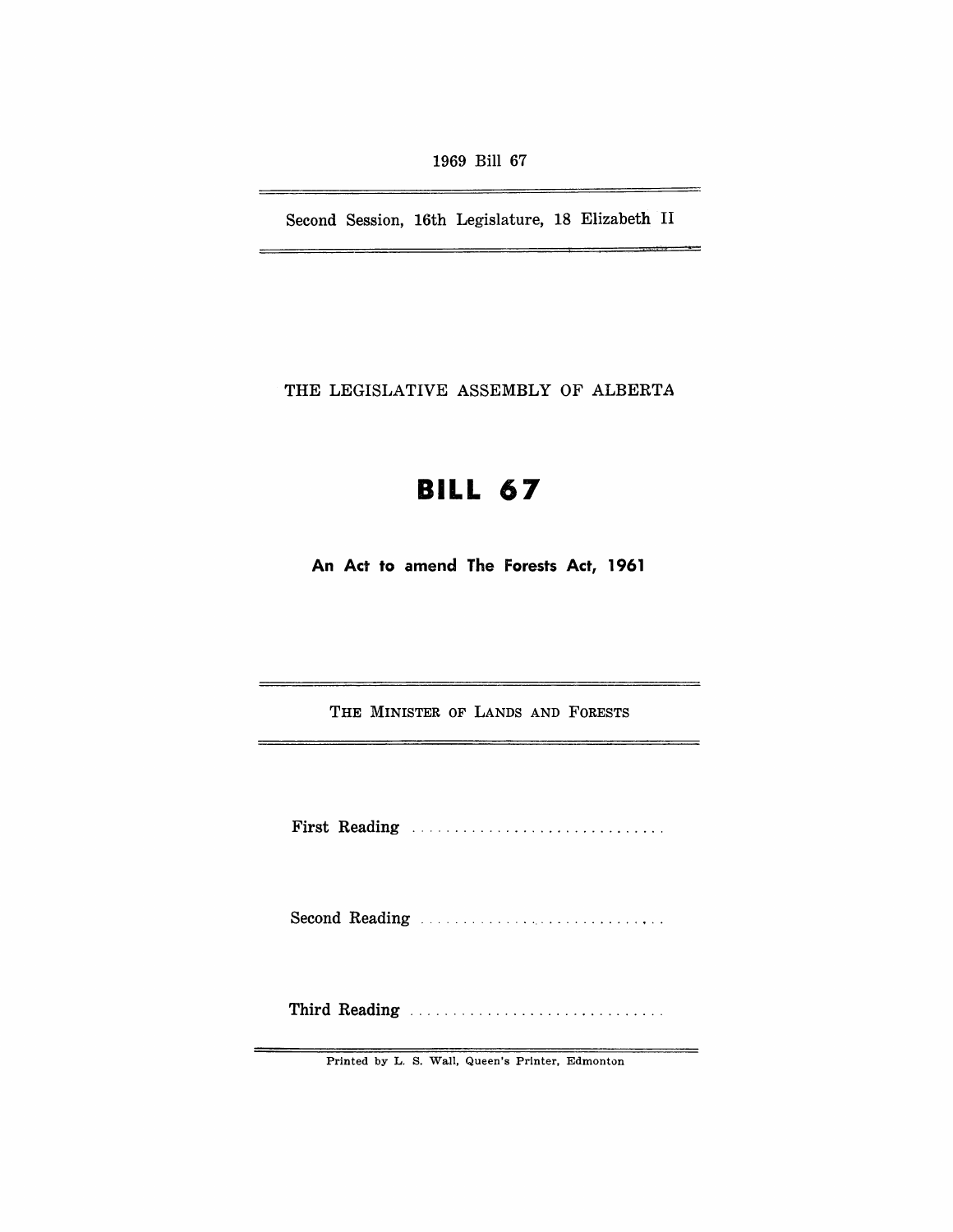# **BILL 67**

## 1969

An Act to amend The Forests Act, 1961

*(Assented to* , 1969)

HER MAJESTY, by and with the advice and consent of the Legislative Assembly of the Province of Alberta, enacts as follows:

*1'. The Forests Act,* 1961 is hereby amended.

2. Section 48 is amended by striking out subsection (3) and by substituting the following:

(3) Subject to this Act and the regulations, a fire permit authorizes the permittee to set out fire only in accordance with and subject to such terms and conditions as the issuing officer or honorary fire guardian, as the case may be, may write thereon.

3. Section 49 is amended

- (a) as to subsection (1) by striking out the words ", and may contain such other terms and conditions as the issuing officer deems necessary",
- (b) as to subsection (2) by adding after the words "by an officer" the words "or an honorary fire guardian, as the case may be",
- (c) by adding the following after subsection (2):
	- (3) The Minister may by order
	- *( a* ) cancel, or
	- (b) suspend for a fixed period or until further order,

all fire permits issued under this Act with respect to

- (c) the entire Province, or
- (d) any part of the Province,

and the order shall be immediately published by means of radio broadcast or by television broadcast, or both where available, at least twice a day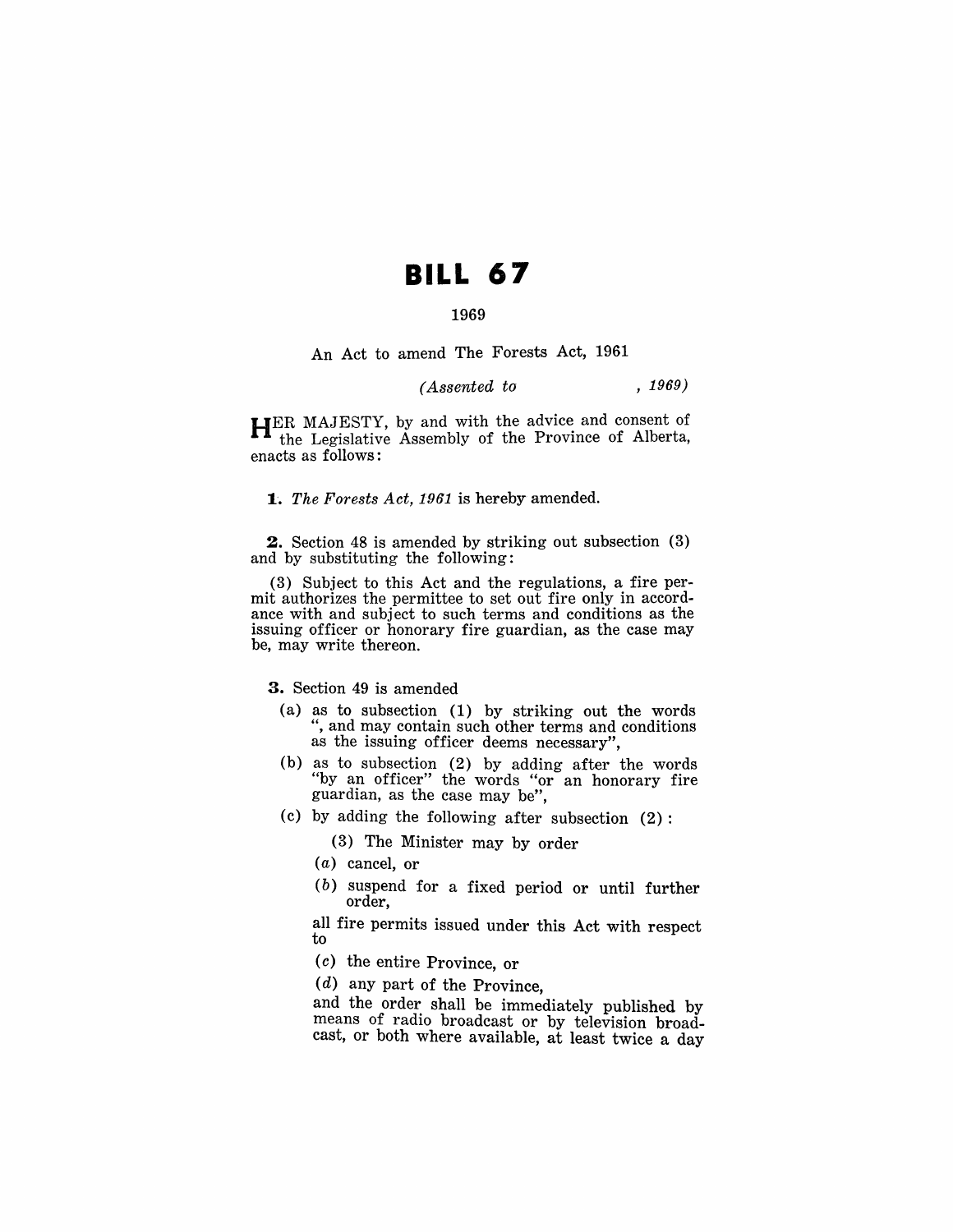## **Explanatory Notes**

**I.** This Bill amends chapter 32 of the Statutes of Alberta, 1961.

**2.** Section 48 (3) presently reads:

(3) A fire permit gives authority to the permittee to set out fire only according to the regulations and the terms and conditions printed on the permit.

### **3.** Section 49 presently reads:

49. (1) A fire permit may be limited as to duration and area, but<br>in any event expires in the 31st day of March next following the date<br>of its issue, and may contain such other terms and conditions as the<br>issuing officer

(2) A fire permit may be cancelled or suspended at any time by an officer, and immediately upon receiving notice of such cancellation or suspension the permittee shall extinguish any fire set out under the permit.

The Minister given overriding power of cancellation or suspension.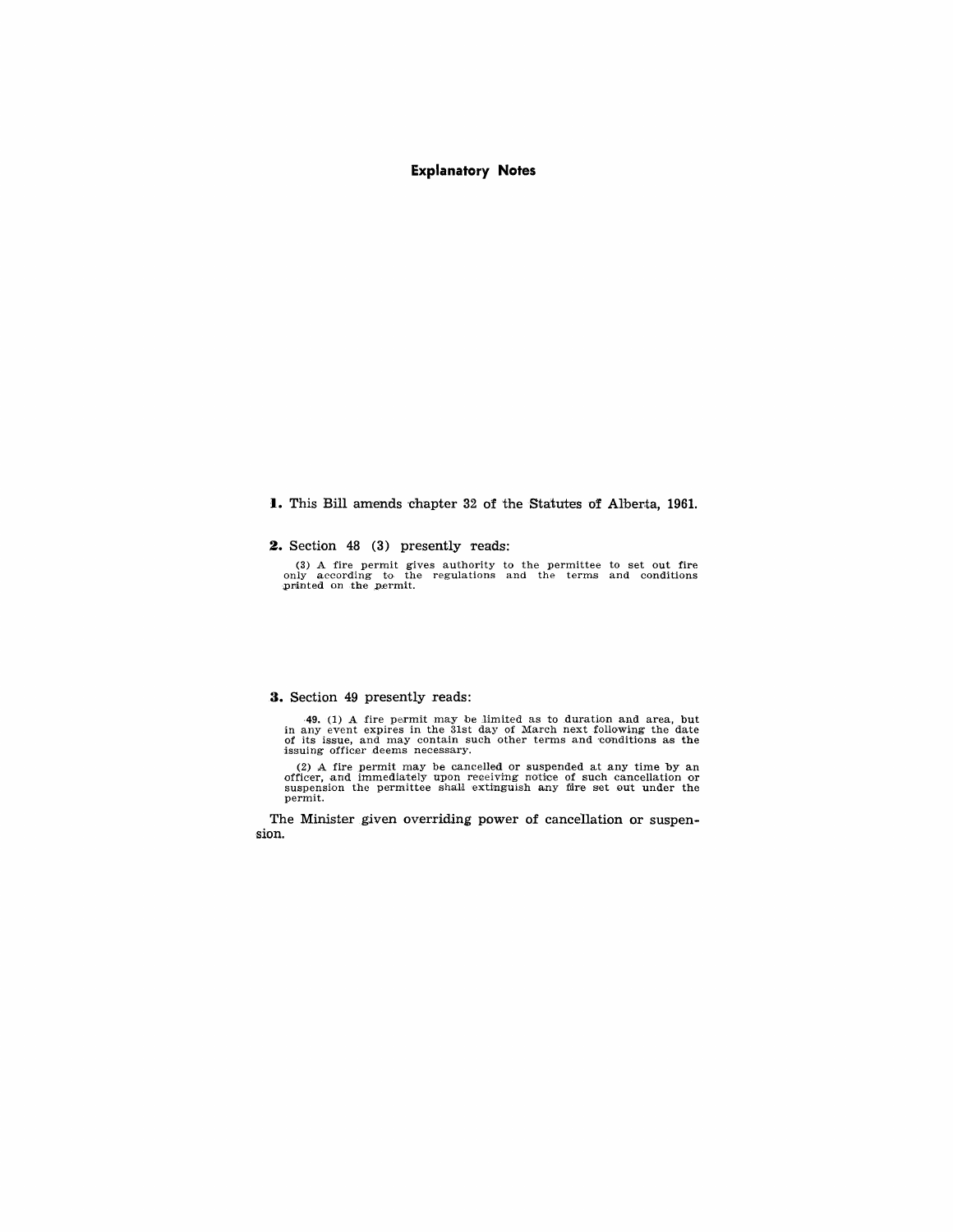for at least two consecutive days on networks that regularly serve the area to be affected by the order.

(4) Upon being notified of a cancellation or suspension order made under subsection (3),

- (a) every permittee shall immediately extinguish any fire set out under the permit, and
- $(b)$  every person shall extinguish every open outdoor fire set by him or under his authority or located on land owned or occupied by him.

**4.** Section 52 is amended by adding the following after clause  $(e)$ :

- $(f)$  clearing land for any purpose other than those mentioned in clauses  $(b)$  and  $(c)$ , or
- (g) any other activity, whether or not involving the the clearing of land or construction and whether or not commercial in nature, declared by the Lieutenant Governor in Council to be an activity to which this section applies.

**5.** Section *65b* is struck out and the following is substituted:

*65b.* Every person who

- (a) lights an outdoor fire without first taking sufficient precautions to ensure that the fire can be kept under control at all times, or
- (b) lights an outdoor fire when weather conditions are conducive to a fire readily escaping out of control, or
- (c) fails to take reasonable steps to suppress a fire for the purpose of preventing it from spreading onto land other than his own, or
- $(d)$  neglects to immediately report to the nearest officer, honorary fire guardian or appropriate city, town or village authority, the fact and location of a fire that is out of control,

is guilty of an offence.

. **G.** This Act comes into force on the day upon which it is assented to.